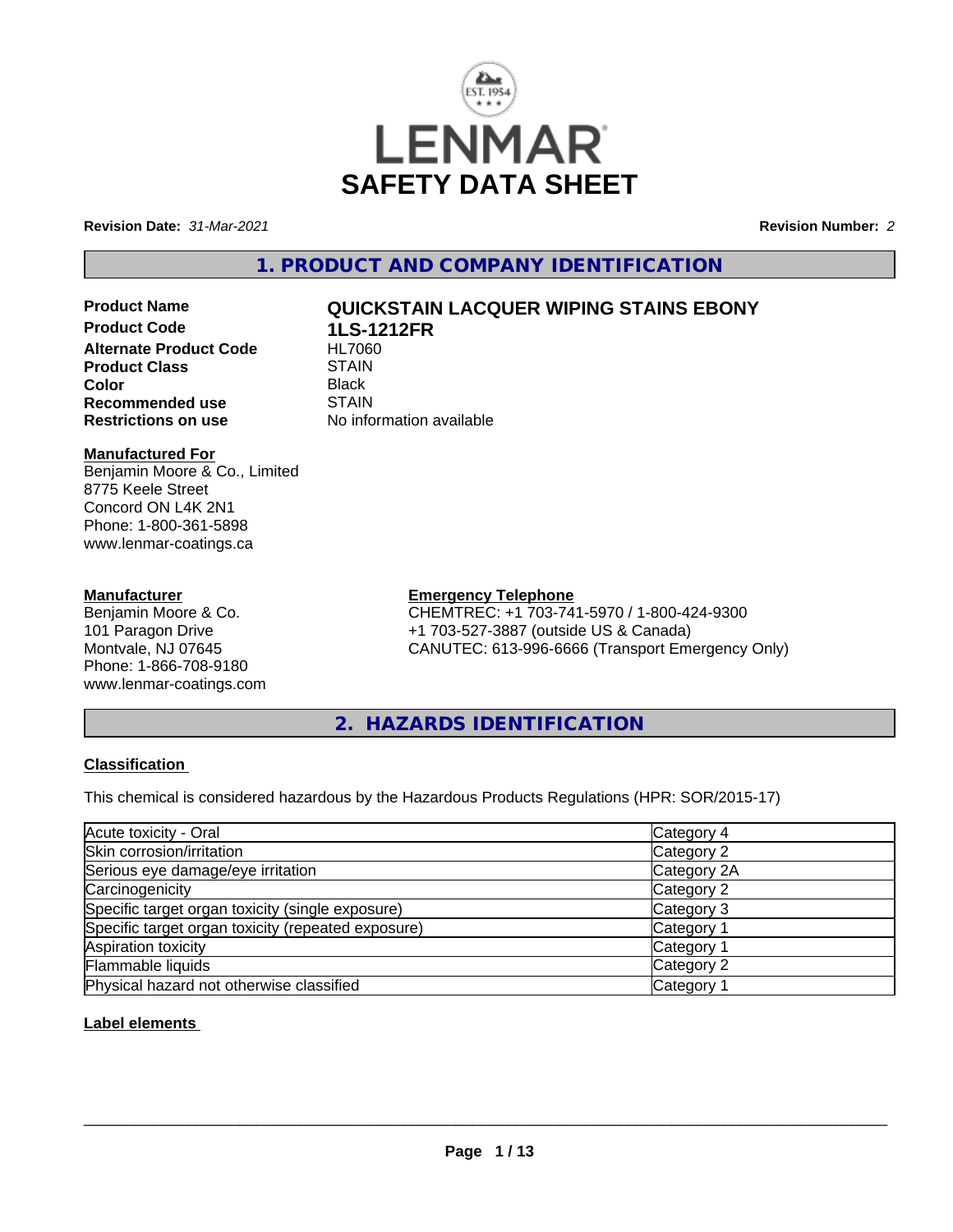\_\_\_\_\_\_\_\_\_\_\_\_\_\_\_\_\_\_\_\_\_\_\_\_\_\_\_\_\_\_\_\_\_\_\_\_\_\_\_\_\_\_\_\_\_\_\_\_\_\_\_\_\_\_\_\_\_\_\_\_\_\_\_\_\_\_\_\_\_\_\_\_\_\_\_\_\_\_\_\_\_\_\_\_\_\_\_\_\_\_\_\_\_

## **Danger**

## **Hazard statements**

Harmful if swallowed Causes skin irritation Causes serious eye irritation Suspected of causing cancer May cause respiratory irritation. May cause drowsiness or dizziness Causes damage to organs through prolonged or repeated exposure May be fatal if swallowed and enters airways Highly flammable liquid and vapor Reactive flammable material



#### **Appearance** liquid **Odor** solvent

#### **Precautionary Statements - Prevention**

Obtain special instructions before use Do not handle until all safety precautions have been read and understood Use personal protective equipment as required Wash face, hands and any exposed skin thoroughly after handling Do not eat, drink or smoke when using this product Wear eye/face protection Do not breathe dust/fume/gas/mist/vapors/spray Use only outdoors or in a well-ventilated area Keep away from heat, hot surfaces, sparks, open flames and other ignition sources. No smoking Keep container tightly closed Ground/bond container and receiving equipment Use explosion-proof electrical/ventilating/lighting/equipment Use only non-sparking tools Take precautionary measures against static discharge Keep cool

## **Precautionary Statements - Response**

IF exposed or concerned: Get medical advice/attention

#### **Eyes**

IF IN EYES: Rinse cautiously with water for several minutes. Remove contact lenses, if present and easy to do. Continue rinsing

If eye irritation persists: Get medical advice/attention

#### **Skin**

If skin irritation occurs: Get medical advice/attention

IF ON SKIN (or hair): Remove/Take off immediately all contaminated clothing. Rinse skin with water/shower Wash contaminated clothing before reuse

### **Inhalation**

IF INHALED: Remove victim to fresh air and keep at rest in a position comfortable for breathing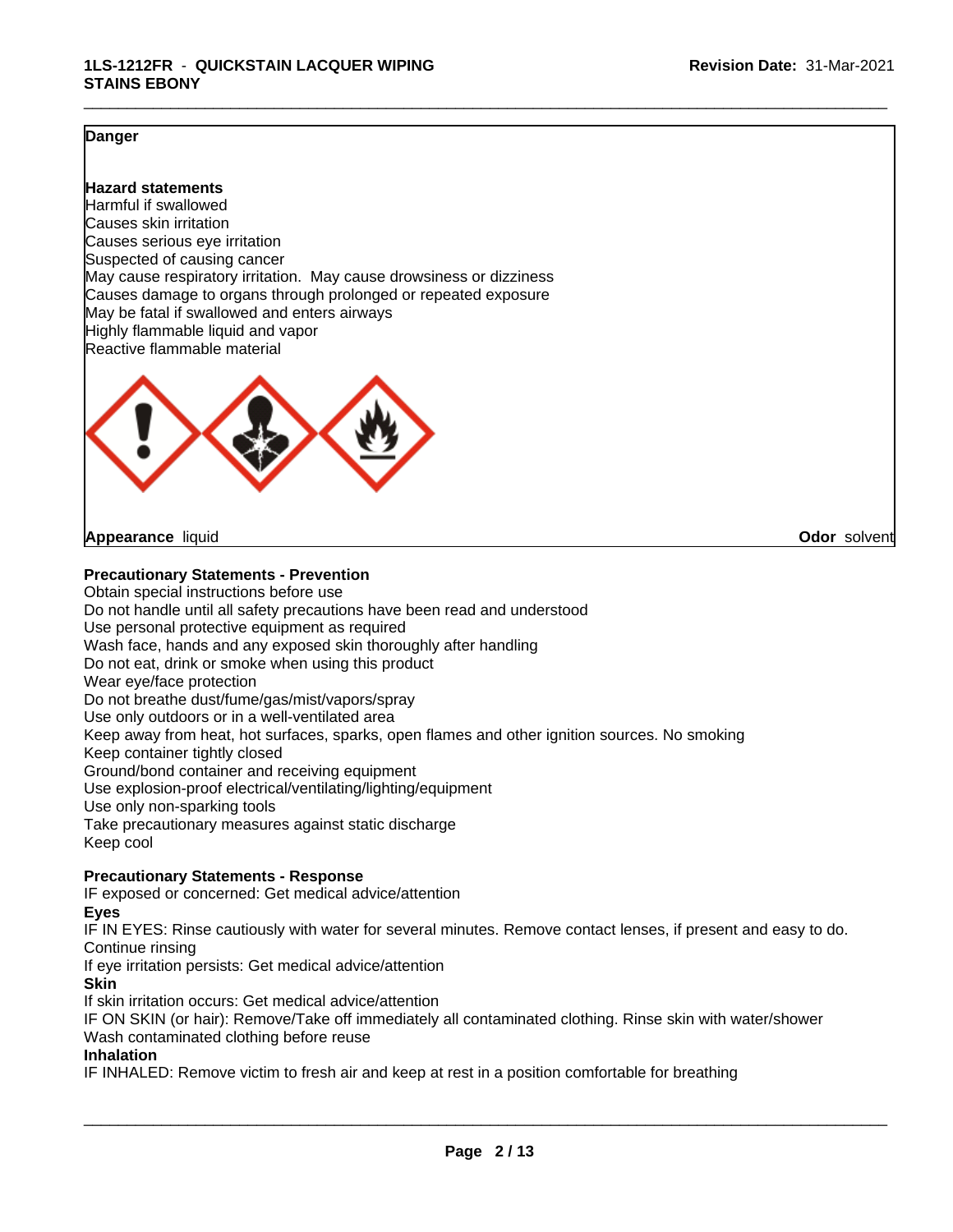#### **Ingestion**

IF SWALLOWED: Immediately call a POISON CENTER or doctor/physician Do NOT induce vomiting Rinse mouth **Fire** In case of fire: Use CO2, dry chemical, or foam for extinction

## **Precautionary Statements - Storage**

Store locked up Store in a well-ventilated place. Keep container tightly closed

#### **Precautionary Statements - Disposal**

Dispose of contents/container to an approved waste disposal plant

#### **Other information**

No information available

## **3. COMPOSITION INFORMATION ON COMPONENTS**

\_\_\_\_\_\_\_\_\_\_\_\_\_\_\_\_\_\_\_\_\_\_\_\_\_\_\_\_\_\_\_\_\_\_\_\_\_\_\_\_\_\_\_\_\_\_\_\_\_\_\_\_\_\_\_\_\_\_\_\_\_\_\_\_\_\_\_\_\_\_\_\_\_\_\_\_\_\_\_\_\_\_\_\_\_\_\_\_\_\_\_\_\_

| <b>Chemical name</b>                          | CAS No.    | Weight-%    | <b>Hazardous Material</b><br>registry number<br>(HMIRA registry #) | Date HMIRA filed and<br>Information Review Act date exemption granted<br>(if applicable) |
|-----------------------------------------------|------------|-------------|--------------------------------------------------------------------|------------------------------------------------------------------------------------------|
| 2-Butoxyethanol                               | 111-76-2   | $15 - 40%$  |                                                                    |                                                                                          |
| Propylene glycol monomethyl<br>ether acetate  | 108-65-6   | $10 - 30%$  |                                                                    |                                                                                          |
| Distillates, petroleum,<br>hydrotreated light | 64742-47-8 | $7 - 13%$   |                                                                    |                                                                                          |
| n-Butyl acetate                               | 123-86-4   | $3 - 7%$    |                                                                    |                                                                                          |
| Stoddard solvent                              | 8052-41-3  | - 5%        |                                                                    |                                                                                          |
| Acetone                                       | 67-64-1    | $1 - 5%$    |                                                                    |                                                                                          |
| cellulose, nitrate                            | 9004-70-0  | $1 - 5%$    |                                                                    |                                                                                          |
| VM&P naphtha                                  | 64742-89-8 | - 5%        |                                                                    |                                                                                          |
| Isopropyl alcohol                             | 67-63-0    | $1 - 5%$    |                                                                    |                                                                                          |
| Carbon black                                  | 1333-86-4  | $0.5 - 1\%$ |                                                                    |                                                                                          |

**Confidential Business Information note**

\*The exact percentage (concentration) of composition has been withheld as a trade secret

## **4. FIRST AID MEASURES**

| <b>General Advice</b> | If symptoms persist, call a physician. Show this safety data<br>sheet to the doctor in attendance.                                                                                                                         |
|-----------------------|----------------------------------------------------------------------------------------------------------------------------------------------------------------------------------------------------------------------------|
| <b>Eye Contact</b>    | Immediately flush with plenty of water. After initial flushing,<br>remove any contact lenses and continue flushing for at<br>least 15 minutes. Keep eye wide open while rinsing. If<br>symptoms persist, call a physician. |
| Skin Contact          | Wash off immediately with soap and plenty of water<br>removing all contaminated clothes and shoes. If skin<br>irritation persists, call a physician.                                                                       |
|                       |                                                                                                                                                                                                                            |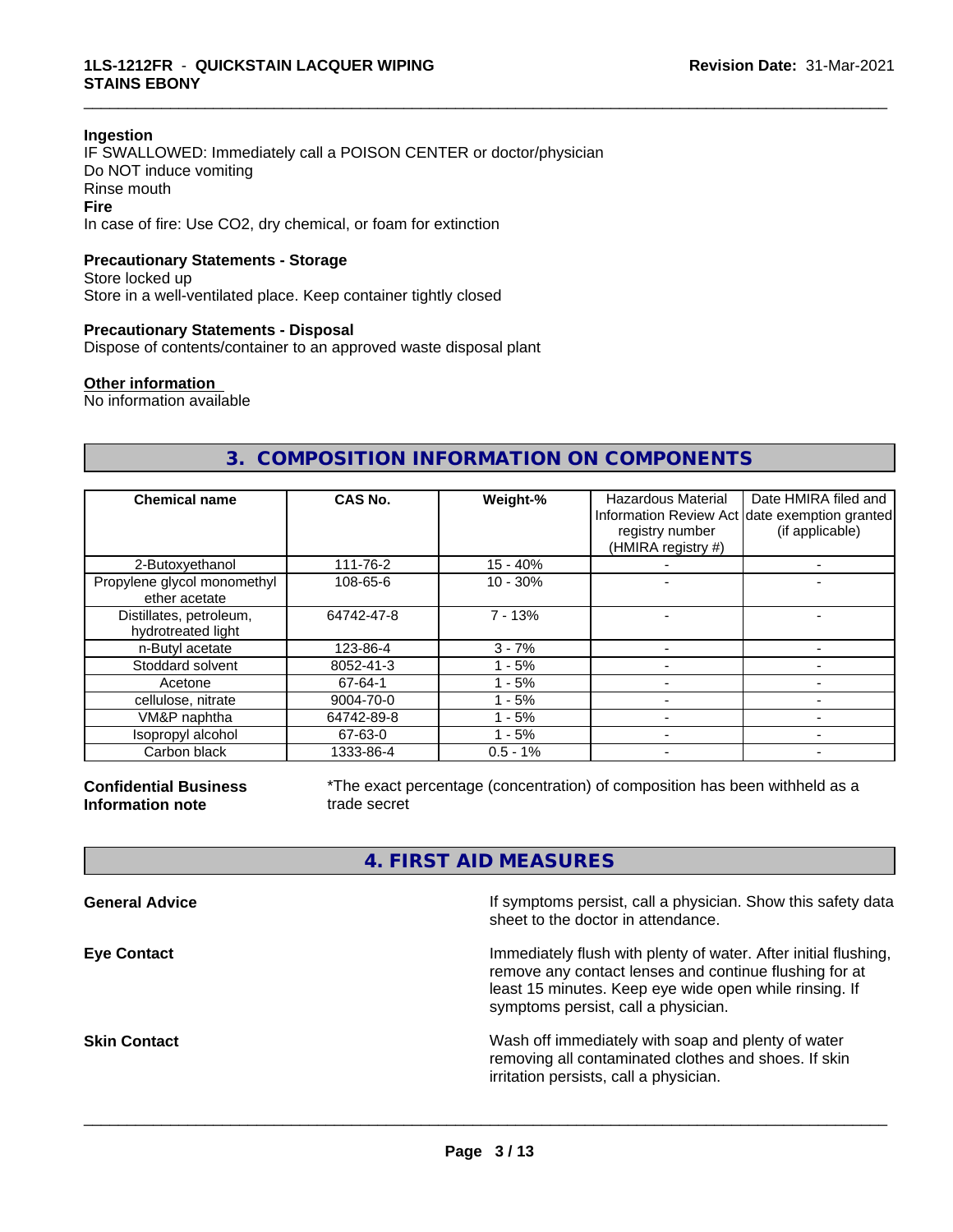| <b>Inhalation</b>                      | Move to fresh air. If symptoms persist, call a physician.<br>If not breathing, give artificial respiration. Call a physician<br>immediately.                                                     |
|----------------------------------------|--------------------------------------------------------------------------------------------------------------------------------------------------------------------------------------------------|
| Ingestion                              | Clean mouth with water and afterwards drink plenty of<br>water. Do not induce vomiting without medical advice.<br>Never give anything by mouth to an unconscious person.<br>Consult a physician. |
| <b>Protection Of First-Aiders</b>      | Use personal protective equipment.                                                                                                                                                               |
| <b>Most Important Symptoms/Effects</b> | No information available.                                                                                                                                                                        |
| <b>Notes To Physician</b>              | Treat symptomatically.                                                                                                                                                                           |

\_\_\_\_\_\_\_\_\_\_\_\_\_\_\_\_\_\_\_\_\_\_\_\_\_\_\_\_\_\_\_\_\_\_\_\_\_\_\_\_\_\_\_\_\_\_\_\_\_\_\_\_\_\_\_\_\_\_\_\_\_\_\_\_\_\_\_\_\_\_\_\_\_\_\_\_\_\_\_\_\_\_\_\_\_\_\_\_\_\_\_\_\_

**5. FIRE-FIGHTING MEASURES**

| <b>Flammable Properties</b>                                                      | Vapors may travel considerable distance to a source of<br>ignition and flash back. Vapors may cause flash fire.                                                                                                                                                                                |
|----------------------------------------------------------------------------------|------------------------------------------------------------------------------------------------------------------------------------------------------------------------------------------------------------------------------------------------------------------------------------------------|
| <b>Suitable Extinguishing Media</b>                                              | Foam, dry powder or water. Use extinguishing measures<br>that are appropriate to local circumstances and the<br>surrounding environment.                                                                                                                                                       |
| Protective equipment and precautions for firefighters                            | As in any fire, wear self-contained breathing apparatus<br>pressure-demand, MSHA/NIOSH (approved or equivalent)<br>and full protective gear.                                                                                                                                                   |
| <b>Hazardous combustion products</b>                                             | Burning may result in carbon dioxide, carbon monoxide<br>and other combustion products of varying composition<br>which may be toxic and/or irritating.                                                                                                                                         |
| <b>Specific Hazards Arising From The Chemical</b>                                | Flammable. Flash back possible over considerable<br>distance. Keep product and empty container away from<br>heat and sources of ignition. Closed containers may<br>rupture if exposed to fire or extreme heat. Thermal<br>decomposition can lead to release of irritating gases and<br>vapors. |
| <b>Sensitivity to mechanical impact</b>                                          | No.                                                                                                                                                                                                                                                                                            |
| Sensitivity to static discharge                                                  | Yes                                                                                                                                                                                                                                                                                            |
| <b>Flash Point Data</b><br>Flash point (°F)<br>Flash Point (°C)<br><b>Method</b> | 47<br>8<br><b>PMCC</b>                                                                                                                                                                                                                                                                         |
| <b>Flammability Limits In Air</b>                                                |                                                                                                                                                                                                                                                                                                |
| Lower flammability limit:<br><b>Upper flammability limit:</b>                    | Not available<br>Not available                                                                                                                                                                                                                                                                 |
|                                                                                  |                                                                                                                                                                                                                                                                                                |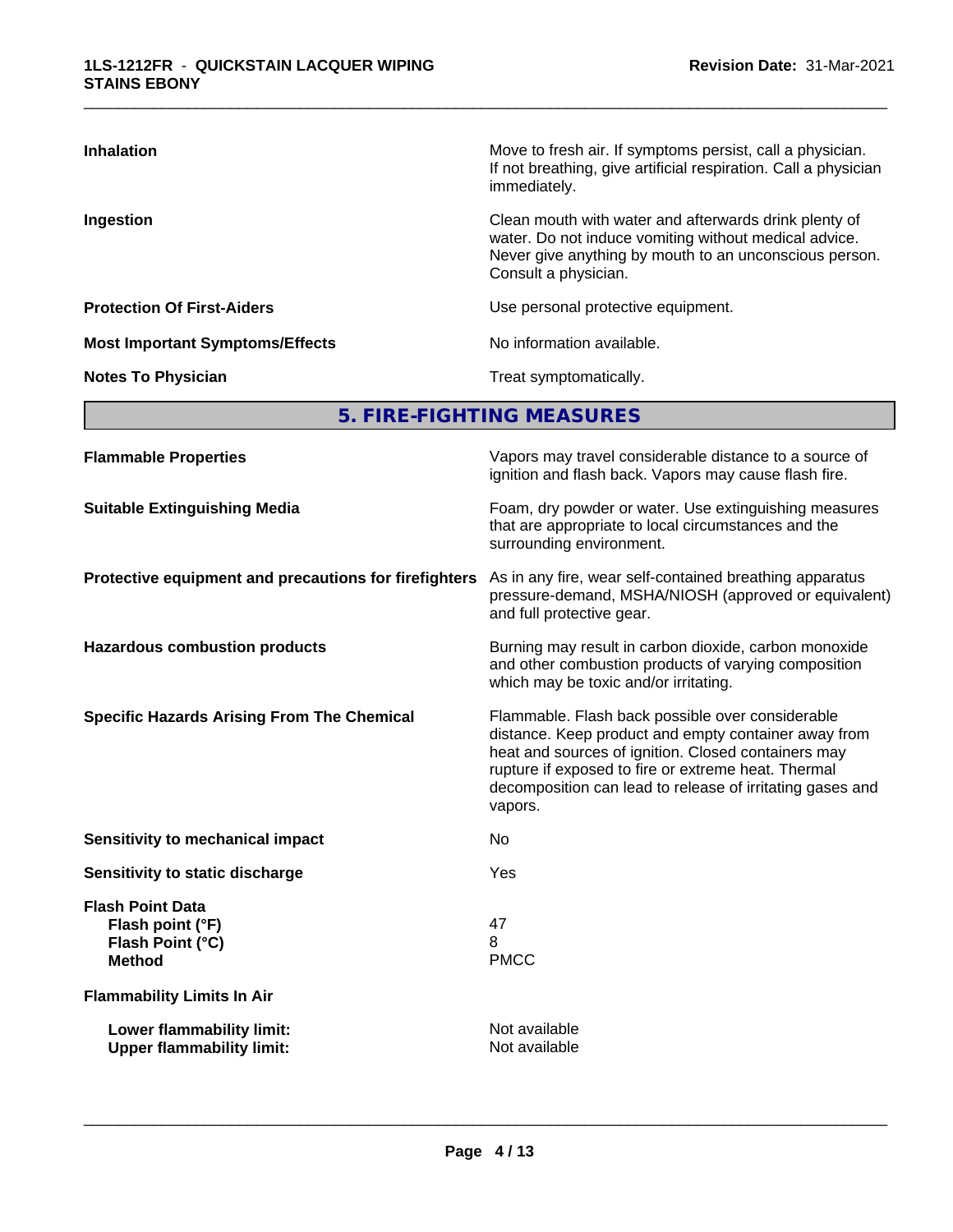| <u>NFPA</u>        | Health: 3 | <b>Flammability: 3</b> | <b>Instability: 1</b> | <b>Special: Not Applicable</b> |  |
|--------------------|-----------|------------------------|-----------------------|--------------------------------|--|
| <b>NFPA Legend</b> |           |                        |                       |                                |  |
| 0 - Not Hazardous  |           |                        |                       |                                |  |

- 
- 1 Slightly
- 2 Moderate
- 3 High
- 4 Severe

*The ratings assigned are only suggested ratings, the contractor/employer has ultimate responsibilities for NFPA ratings where this system is used.*

*Additional information regarding the NFPA rating system is available from the National Fire Protection Agency (NFPA) at www.nfpa.org.*

## **6. ACCIDENTAL RELEASE MEASURES**

| <b>Personal Precautions</b>      | Remove all sources of ignition. Take precautions to<br>prevent flashback. Ground and bond all containers and<br>handling equipment. Take precautionary measures against<br>static discharges. Ensure adequate ventilation. Avoid<br>contact with skin, eyes and clothing. Use personal<br>protective equipment.  |
|----------------------------------|------------------------------------------------------------------------------------------------------------------------------------------------------------------------------------------------------------------------------------------------------------------------------------------------------------------|
| <b>Other Information</b>         | Prevent further leakage or spillage if safe to do so. Do not<br>allow material to contaminate ground water system.<br>Prevent product from entering drains. Do not flush into<br>surface water or sanitary sewer system. Local authorities<br>should be advised if significant spillages cannot be<br>contained. |
| <b>Environmental precautions</b> | See Section 12 for additional Ecological Information.                                                                                                                                                                                                                                                            |
| <b>Methods for Cleaning Up</b>   | Dam up. Soak up with inert absorbent material. Use a<br>non-sparking or explosion proof means to transfer material<br>to a sealed, appropriate container for disposal. Clean<br>contaminated surface thoroughly.                                                                                                 |

**7. HANDLING AND STORAGE**

| <b>Handling</b> | Avoid contact with skin, eyes and clothing. Wear personal<br>protective equipment. Do not breathe vapors or spray mist.<br>Use only in ventilated areas. Prevent vapor build-up by<br>providing adequate ventilation during and after use.                                                                                                                                                                                                           |
|-----------------|------------------------------------------------------------------------------------------------------------------------------------------------------------------------------------------------------------------------------------------------------------------------------------------------------------------------------------------------------------------------------------------------------------------------------------------------------|
|                 | Take precautionary measures against static discharges.<br>To avoid ignition of vapors by static electricity discharge,<br>all metal parts of the equipment must be grounded. Keep<br>away from heat, sparks and flame. Do not smoke.<br>Extinguish all flames and pilot lights, and turn off stoves,<br>heaters, electric motors and other sources of ignition<br>during use and until all vapors are gone. Ignition and/or<br>flash back may occur. |
| <b>Storage</b>  | Keep containers tightly closed in a dry, cool and<br>well-ventilated place. Keep away from heat. Keep away                                                                                                                                                                                                                                                                                                                                           |
|                 |                                                                                                                                                                                                                                                                                                                                                                                                                                                      |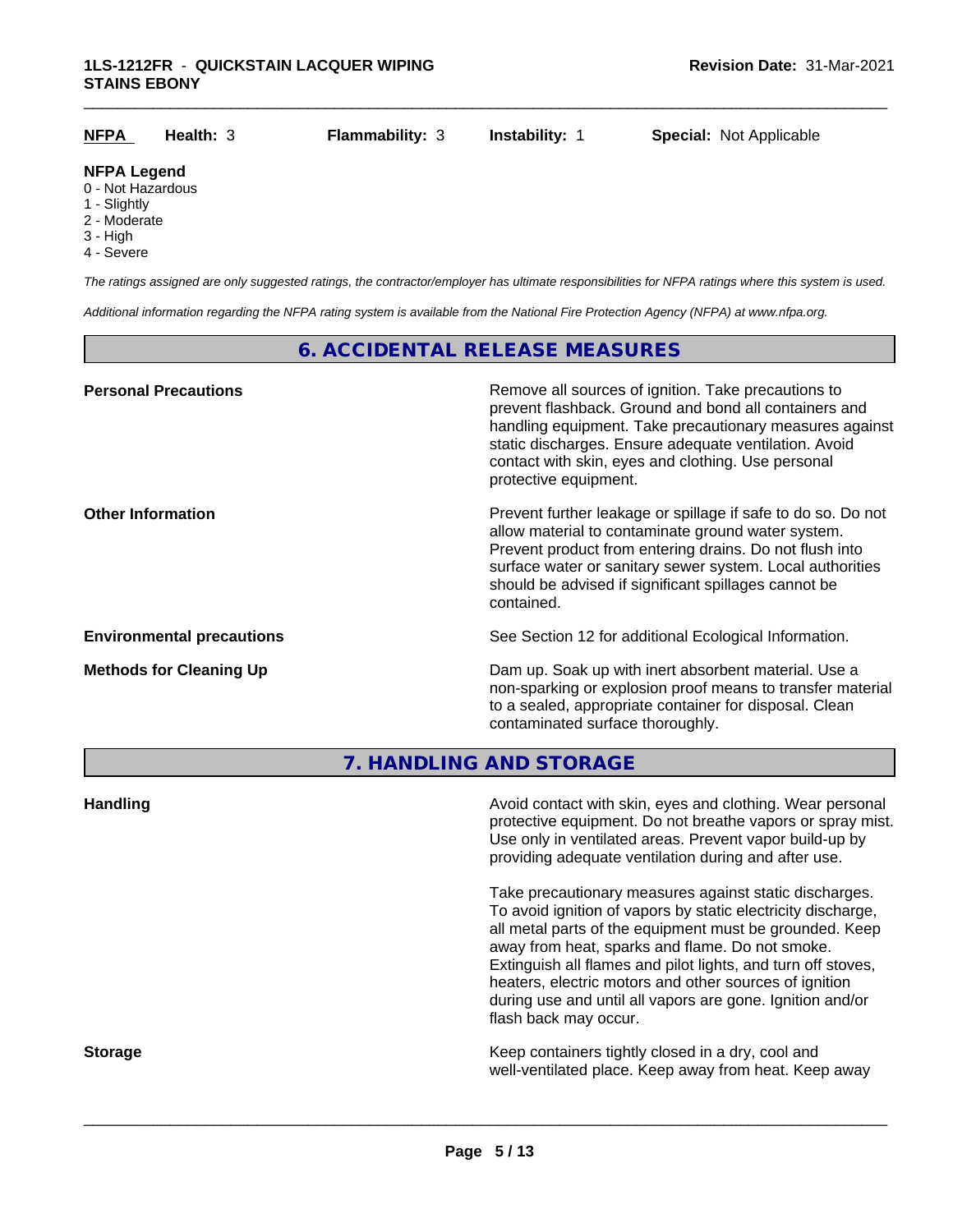from open flames, hot surfaces and sources of ignition. Keep in properly labeled containers. Keep out of the reach of children.

**Incompatible Materials Incompatible with strong acids and bases and strong** oxidizing agents.

## **8. EXPOSURE CONTROLS/PERSONAL PROTECTION**

\_\_\_\_\_\_\_\_\_\_\_\_\_\_\_\_\_\_\_\_\_\_\_\_\_\_\_\_\_\_\_\_\_\_\_\_\_\_\_\_\_\_\_\_\_\_\_\_\_\_\_\_\_\_\_\_\_\_\_\_\_\_\_\_\_\_\_\_\_\_\_\_\_\_\_\_\_\_\_\_\_\_\_\_\_\_\_\_\_\_\_\_\_

#### **Exposure Limits**

| <b>Chemical name</b>        | <b>ACGIH TLV</b>        | Alberta                         | <b>British Columbia</b>       | <b>Ontario</b>                | Quebec                          |
|-----------------------------|-------------------------|---------------------------------|-------------------------------|-------------------------------|---------------------------------|
| 2-Butoxyethanol             | TWA: 20 ppm             | 20 ppm - TWA                    | 20 ppm - TWA                  | 20 ppm - TWA                  | 20 ppm - TWAEV                  |
|                             |                         | 97 mg/m $3$ - TWA               |                               |                               | 97 mg/m <sup>3</sup> - TWAEV    |
| Propylene glycol monomethyl | N/E                     | N/E                             | 50 ppm - TWA                  | 50 ppm - TWA                  | N/E                             |
| ether acetate               |                         |                                 | 75 ppm - STEL                 | $270$ mg/m <sup>3</sup> - TWA |                                 |
| Distillates, petroleum,     | N/E                     | N/E                             | $200$ mg/m <sup>3</sup> - TWA | N/E                           | N/E                             |
| hydrotreated light          |                         |                                 | Skin absorption can           |                               |                                 |
|                             |                         |                                 | contribute to overall         |                               |                                 |
|                             |                         |                                 | exposure.                     |                               |                                 |
| n-Butyl acetate             | STEL: 150 ppm           | 150 ppm - TWA                   | 20 ppm - TWA                  | 150 ppm - TWA                 | 150 ppm - TWAEV                 |
|                             | TWA: 50 ppm             | 713 mg/m <sup>3</sup> - TWA     |                               | 200 ppm - STEL                | 713 mg/m <sup>3</sup> - TWAEV   |
|                             |                         | 200 ppm - STEL                  |                               |                               | 200 ppm - STEV                  |
|                             |                         | 950 mg/m $3 -$ STEL             |                               |                               | 950 mg/m $3 -$ STEV             |
| Stoddard solvent            | TWA: 100 ppm            | 100 ppm - TWA                   | 290 mg/m <sup>3</sup> - TWA   | 525 mg/m <sup>3</sup> - TWA   | 100 ppm - TWAEV                 |
|                             |                         | $572$ mg/m <sup>3</sup> - TWA   | 580 mg/m $3 -$ STEL           |                               | $525$ mg/m <sup>3</sup> - TWAEV |
| Acetone                     | STEL: 500 ppm           | 500 ppm - TWA                   | 250 ppm - TWA                 | 250 ppm - TWA                 | 500 ppm - TWAEV                 |
|                             | TWA: 250 ppm            | 1200 mg/m <sup>3</sup> - TWA    | 500 ppm - STEL                | 500 ppm - STEL                | 1190 mg/m $3$ - TWAEV           |
|                             |                         | 750 ppm - STEL                  |                               |                               | 1000 ppm - STEV                 |
|                             |                         | $1800$ mg/m <sup>3</sup> - STEL |                               |                               | 2380 mg/m <sup>3</sup> - STEV   |
| Isopropyl alcohol           | STEL: 400 ppm           | 200 ppm - TWA                   | 200 ppm - TWA                 | 200 ppm - TWA                 | 400 ppm - TWAEV                 |
|                             | TWA: 200 ppm            | 492 mg/m <sup>3</sup> - TWA     | 400 ppm - STEL                | 400 ppm - STEL                | 985 mg/m <sup>3</sup> - TWAEV   |
|                             |                         | 400 ppm - STEL                  |                               |                               | 500 ppm - STEV                  |
|                             |                         | 984 mg/m <sup>3</sup> - STEL    |                               |                               | 1230 mg/m <sup>3</sup> - STEV   |
| Carbon black                | TWA: $3 \text{ mq/m}^3$ | $3.5 \text{ mg/m}^3$ - TWA      | $3$ mg/m $3$ - TWA            | $3$ mg/m $3$ - TWA            | $3.5$ mg/m <sup>3</sup> - TWAEV |
|                             | inhalable particulate   |                                 |                               |                               |                                 |
|                             | matter                  |                                 |                               |                               |                                 |

#### **Legend**

ACGIH - American Conference of Governmental Industrial Hygienists Alberta - Alberta Occupational Exposure Limits British Columbia - British Columbia Occupational Exposure Limits Ontario - Ontario Occupational Exposure Limits Quebec - Quebec Occupational Exposure Limits N/E - Not established

**Personal Protective Equipment**

**Engineering Measures Ensure adequate ventilation, especially in confined areas.** 

**Eye/Face Protection** Safety glasses with side-shields. If splashes are likely to occur, wear: Tightly fitting safety goggles **Skin Protection Protection Protective gloves and impervious clothing. Respiratory Protection Number 1** (Use only with adequate ventilation. In operations where exposure limits are exceeded, use a NIOSH approved respirator that has been selected by a technically qualified person for the specific work conditions. When spraying the product or applying in confined areas, wear a NIOSH approved respirator specified for paint spray or organic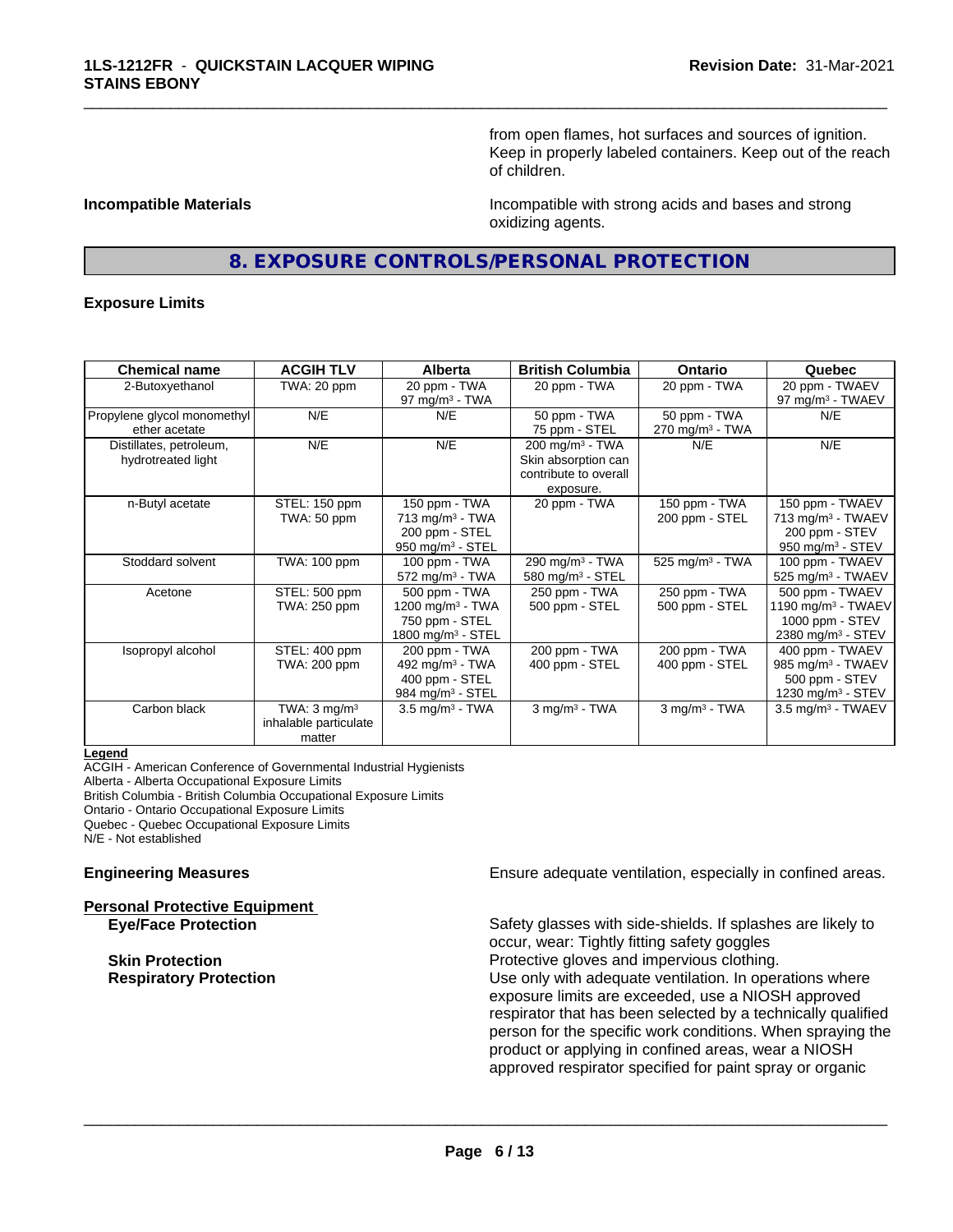vapors.

\_\_\_\_\_\_\_\_\_\_\_\_\_\_\_\_\_\_\_\_\_\_\_\_\_\_\_\_\_\_\_\_\_\_\_\_\_\_\_\_\_\_\_\_\_\_\_\_\_\_\_\_\_\_\_\_\_\_\_\_\_\_\_\_\_\_\_\_\_\_\_\_\_\_\_\_\_\_\_\_\_\_\_\_\_\_\_\_\_\_\_\_\_

**Hygiene Measures Avoid contact with skin, eyes and clothing. Remove and Avoid contact with skin, eyes and clothing. Remove and Avoid contact with skin, eyes and clothing. Remove and** wash contaminated clothing before re-use. Wash thoroughly after handling.

## **9. PHYSICAL AND CHEMICAL PROPERTIES**

**Appearance** liquid **Odor** solvent **Odor Threshold** No information available **Density (lbs/gal)** 7.5 - 7.6 **Specific Gravity** 0.90 - 0.92 **pH pH**  $\blacksquare$ **Viscosity (cps)** No information available **Solubility(ies)** No information available **Water solubility** No information available **Evaporation Rate Evaporation Rate No information available Vapor pressure** No information available in the North American Monte available in the North American available **Vapor density No information available No information available Wt. % Solids** 5 - 15 **Vol. % Solids** 5 - 15 **W<sub>t.</sub>** % Volatiles 85 - 95 **Vol. % Volatiles** 85 - 95 **VOC Regulatory Limit (g/L)** < 850 **Boiling Point (°F)** 248 **Boiling Point (°C)** 120 **Freezing point (°F)** No information available **Freezing Point (°C)** No information available **Flash point (°F)** 47 **Flash Point (°C)** 8 **Method** PMCC **Flammability (solid, gas)** Not applicable **Upper flammability limit:** Not applicable **Lower flammability limit:** Not applicable **Autoignition Temperature (°F)** No information available **Autoignition Temperature (°C)** No information available **Decomposition Temperature (°F)** No information available **Decomposition Temperature (°C)**<br> **Partition coefficient**<br> **Partition coefficient**<br> **No** information available

**No information available** 

## **10. STABILITY AND REACTIVITY**

**Reactivity Not Applicable Not Applicable Not Applicable** 

 $\overline{\phantom{a}}$  ,  $\overline{\phantom{a}}$  ,  $\overline{\phantom{a}}$  ,  $\overline{\phantom{a}}$  ,  $\overline{\phantom{a}}$  ,  $\overline{\phantom{a}}$  ,  $\overline{\phantom{a}}$  ,  $\overline{\phantom{a}}$  ,  $\overline{\phantom{a}}$  ,  $\overline{\phantom{a}}$  ,  $\overline{\phantom{a}}$  ,  $\overline{\phantom{a}}$  ,  $\overline{\phantom{a}}$  ,  $\overline{\phantom{a}}$  ,  $\overline{\phantom{a}}$  ,  $\overline{\phantom{a}}$ 

**Chemical Stability Chemical Stability** Stable under normal conditions. Hazardous polymerisation does not occur.

**Conditions to avoid Conditions to avoid Reseau All Static Reseau All Keep away from open flames, hot surfaces, static <b>Conditions** electricity and sources of ignition. Sparks. Elevated temperature.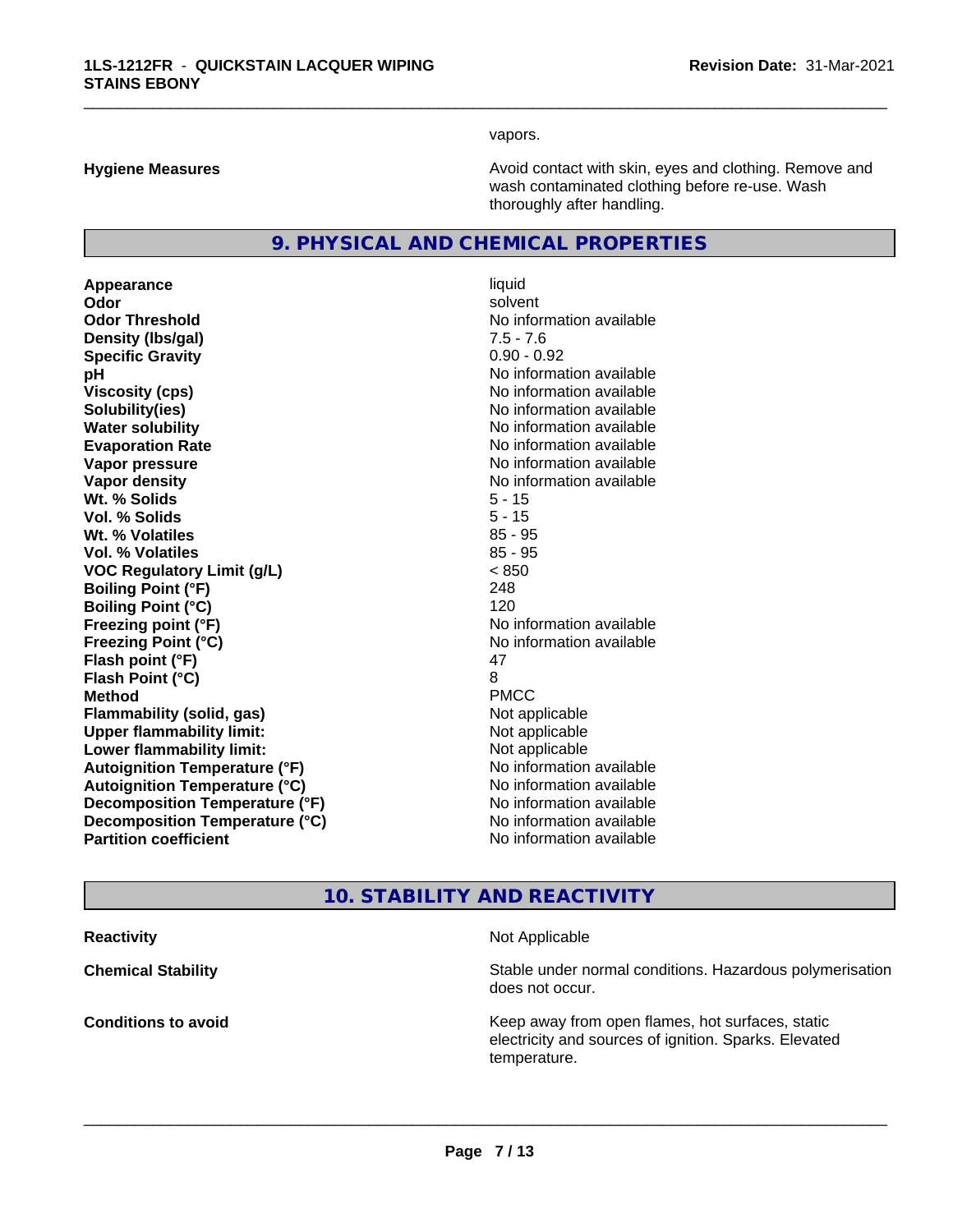| <b>Incompatible Materials</b>                                                | Incompatible with strong acids and bases and strong<br>oxidizing agents.                                                                                                                                                                                                                        |
|------------------------------------------------------------------------------|-------------------------------------------------------------------------------------------------------------------------------------------------------------------------------------------------------------------------------------------------------------------------------------------------|
| <b>Hazardous Decomposition Products</b>                                      | Thermal decomposition can lead to release of irritating<br>gases and vapors.                                                                                                                                                                                                                    |
| Possibility of hazardous reactions                                           | None under normal conditions of use.                                                                                                                                                                                                                                                            |
|                                                                              | 11. TOXICOLOGICAL INFORMATION                                                                                                                                                                                                                                                                   |
| <b>Product Information</b><br>Information on likely routes of exposure       |                                                                                                                                                                                                                                                                                                 |
| <b>Principal Routes of Exposure</b>                                          | Eye contact, skin contact and inhalation.                                                                                                                                                                                                                                                       |
| <b>Acute Toxicity</b><br><b>Product Information</b>                          | Repeated or prolonged exposure to organic solvents may<br>lead to permanent brain and nervous system damage.<br>Intentional misuse by deliberately concentrating and<br>inhaling vapors may be harmful or fatal.                                                                                |
| Symptoms related to the physical, chemical and toxicological characteristics |                                                                                                                                                                                                                                                                                                 |
| <b>Symptoms</b>                                                              | No information available                                                                                                                                                                                                                                                                        |
|                                                                              | Delayed and immediate effects as well as chronic effects from short and long-term exposure                                                                                                                                                                                                      |
| Eye contact                                                                  | Contact with eyes may cause irritation. Vapor may cause<br><i>irritation.</i>                                                                                                                                                                                                                   |
| <b>Skin contact</b>                                                          | May cause skin irritation and/or dermatitis. Prolonged skin<br>contact may defat the skin and produce dermatitis.                                                                                                                                                                               |
| <b>Inhalation</b>                                                            | Harmful by inhalation. High vapor / aerosol concentrations<br>are irritating to the eyes, nose, throat and lungs and may<br>cause headaches, dizziness, drowsiness,<br>unconsciousness, and other central nervous system<br>effects.                                                            |
| Ingestion                                                                    | Harmful if swallowed. Ingestion may cause irritation to<br>mucous membranes. Small amounts of this product<br>aspirated into the respiratory system during ingestion or<br>vomiting may cause mild to severe pulmonary injury,<br>possibly progressing to death.                                |
| <b>Sensitization</b>                                                         | No information available.                                                                                                                                                                                                                                                                       |
| <b>Neurological Effects</b>                                                  | No information available.                                                                                                                                                                                                                                                                       |
| <b>Mutagenic Effects</b><br><b>Reproductive Effects</b>                      | No information available.<br>No information available.                                                                                                                                                                                                                                          |
| <b>Developmental Effects</b>                                                 | No information available.                                                                                                                                                                                                                                                                       |
| <b>Target organ effects</b>                                                  | No information available.                                                                                                                                                                                                                                                                       |
| <b>STOT - single exposure</b>                                                | May cause disorder and damage to the, Respiratory                                                                                                                                                                                                                                               |
|                                                                              | system, Central nervous system.                                                                                                                                                                                                                                                                 |
| <b>STOT - repeated exposure</b>                                              | Causes damage to organs through prolonged or repeated<br>exposure if inhaled, May cause disorder and damage to<br>the, liver, kidney, spleen, blood, Central nervous system,<br>Causes damage to organs through prolonged or repeated<br>exposure if swallowed, Causes damage to organs through |
|                                                                              |                                                                                                                                                                                                                                                                                                 |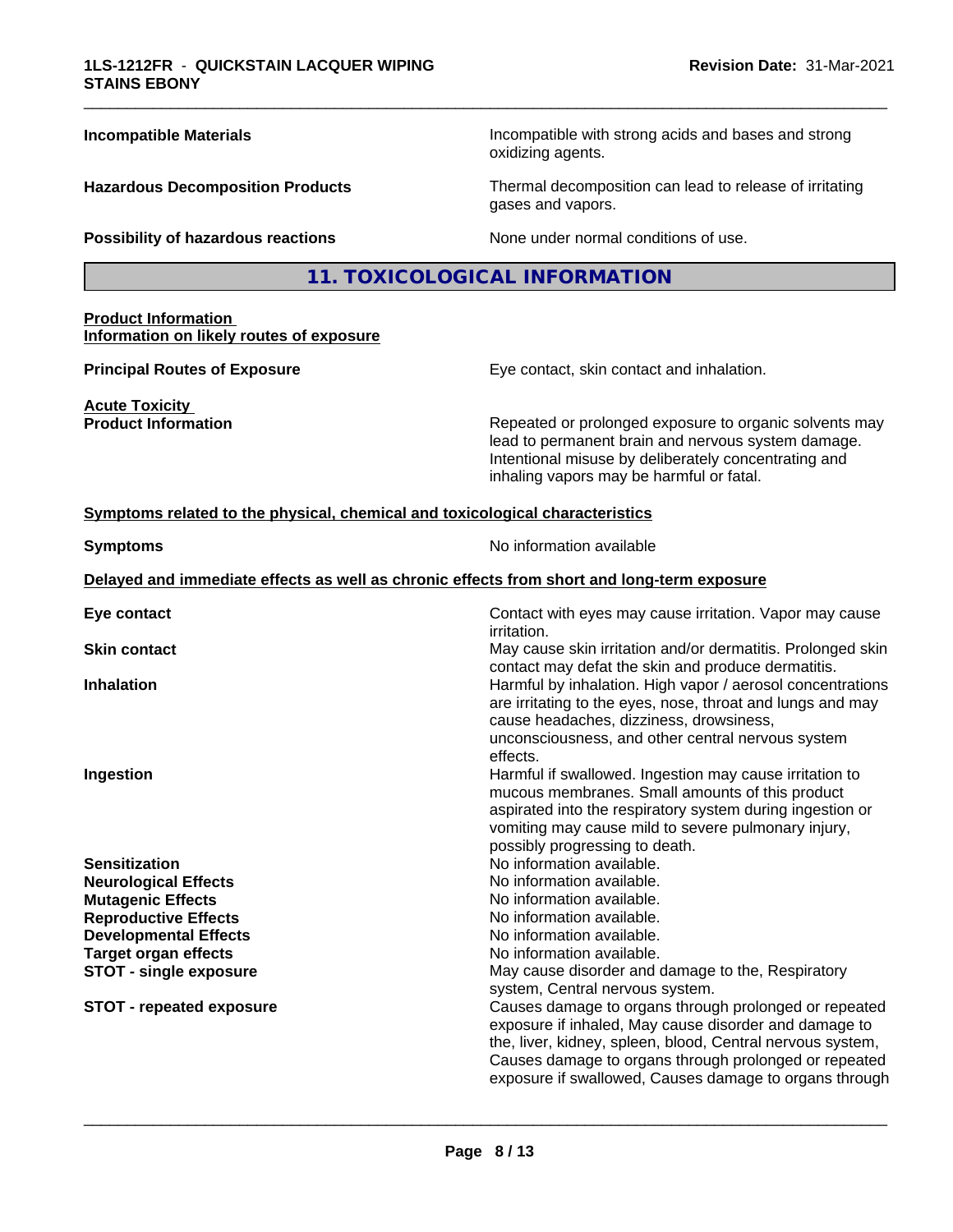## prolonged or repeated exposure in contact with skin. **Other adverse effects**<br> **Aspiration Hazard**<br> **Aspiration Hazard**<br> **Aspiration Hazard**<br> **Aspiration Hazard** May be harmful if swallowed and enters airways. Small amounts of this product aspirated into the respiratory system during ingestion or vomiting may cause mild to severe pulmonary injury, possibly progressing to death.

\_\_\_\_\_\_\_\_\_\_\_\_\_\_\_\_\_\_\_\_\_\_\_\_\_\_\_\_\_\_\_\_\_\_\_\_\_\_\_\_\_\_\_\_\_\_\_\_\_\_\_\_\_\_\_\_\_\_\_\_\_\_\_\_\_\_\_\_\_\_\_\_\_\_\_\_\_\_\_\_\_\_\_\_\_\_\_\_\_\_\_\_\_

#### **Numerical measures of toxicity**

**The following values are calculated based on chapter 3.1 of the GHS document**

| ATEmix (oral)                        | 1249 ma/ka          |
|--------------------------------------|---------------------|
| <b>ATEmix (dermal)</b>               | 2109 mg/kg          |
| <b>ATEmix (inhalation-dust/mist)</b> | 1808.4 mg/L         |
| <b>ATEmix (inhalation-vapor)</b>     | $23.3 \text{ ma/L}$ |

#### **Component Information**

| Chemical name                                               | Oral LD50             | Dermal LD50             | <b>Inhalation LC50</b>                |
|-------------------------------------------------------------|-----------------------|-------------------------|---------------------------------------|
| 2-Butoxyethanol<br>111-76-2                                 | $= 1300$ mg/kg (Rat)  | $>$ 2000 mg/kg (Rabbit) | > 4.9 mg/L (Rat) 3H                   |
| Propylene glycol monomethyl ether<br>acetate<br>108-65-6    | $= 8532$ mg/kg (Rat)  | > 5 g/kg (Rabbit)       |                                       |
| Distillates, petroleum, hydrotreated<br>light<br>64742-47-8 | $> 5000$ mg/kg (Rat)  | $>$ 2000 mg/kg (Rabbit) | $> 5.2$ mg/L (Rat) 4 h                |
| n-Butyl acetate<br>123-86-4                                 | $= 10768$ mg/kg (Rat) | > 17600 mg/kg (Rabbit)  |                                       |
| Acetone<br>67-64-1                                          | $= 5800$ mg/kg (Rat)  | > 15700 mg/kg (Rabbit)  | $= 50100$ mg/m <sup>3</sup> (Rat) 8 h |
| cellulose, nitrate<br>9004-70-0                             | 5 g/kg (Rat)          |                         |                                       |
| VM&P naphtha<br>64742-89-8                                  |                       | $=$ 3000 mg/kg (Rabbit) |                                       |
| Isopropyl alcohol<br>67-63-0                                | $= 1870$ mg/kg (Rat)  | $= 4059$ mg/kg (Rabbit) | $= 72600$ mg/m <sup>3</sup> (Rat) 4 h |
| Carbon black<br>1333-86-4                                   | $> 15400$ mg/kg (Rat) | $>$ 3 g/kg (Rabbit)     |                                       |

## **Chronic Toxicity**

### **Carcinogenicity**

*The information below indicateswhether each agency has listed any ingredient as a carcinogen:.*

| <b>Chemical name</b> | IARC                            | <b>NTP</b> |
|----------------------|---------------------------------|------------|
|                      | 2B<br>Possible Human Carcinogen |            |
| Carbon<br>black      |                                 |            |

#### **Legend**

IARC - International Agency for Research on Cancer NTP - National Toxicity Program OSHA - Occupational Safety & Health Administration

## **12. ECOLOGICAL INFORMATION**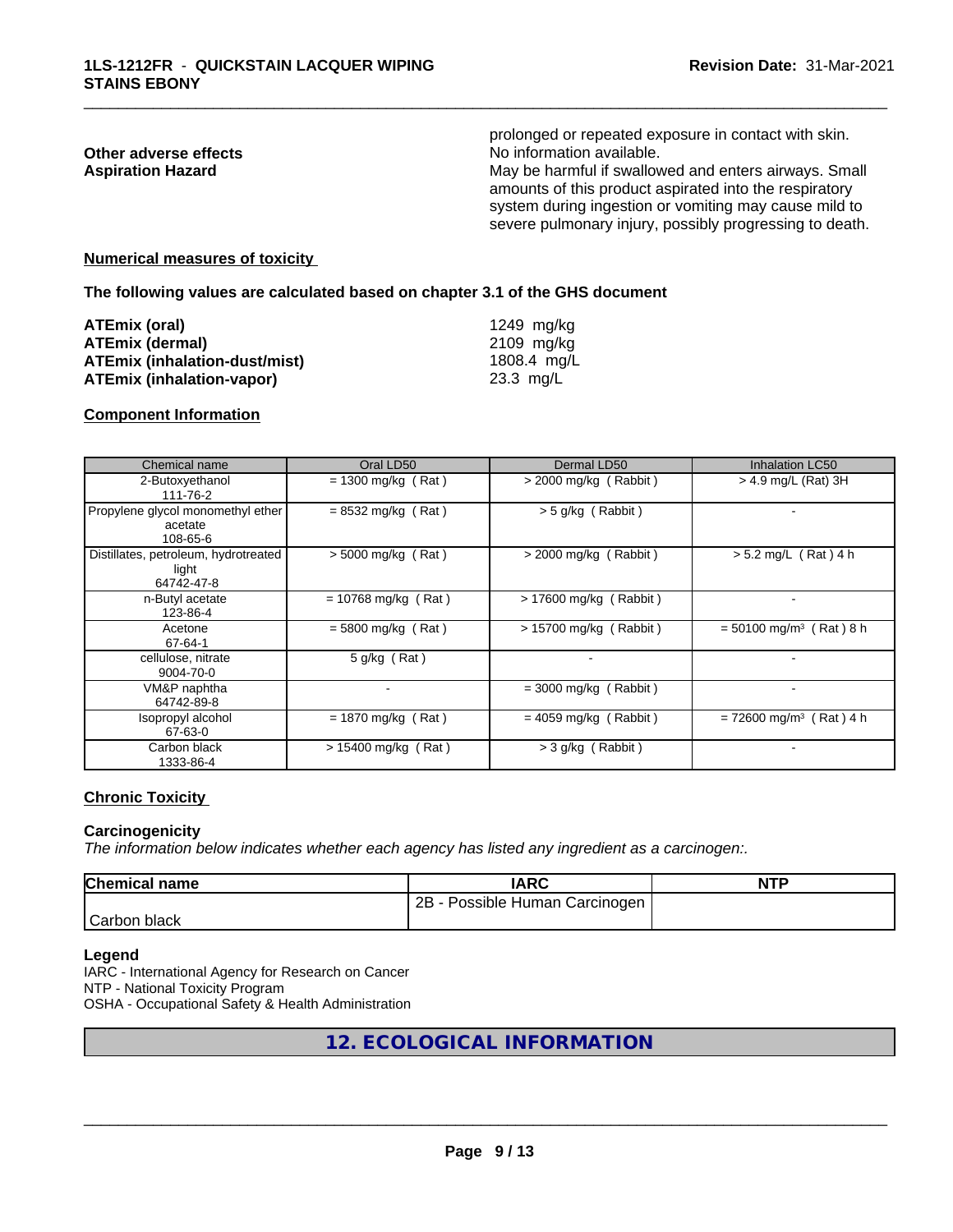\_\_\_\_\_\_\_\_\_\_\_\_\_\_\_\_\_\_\_\_\_\_\_\_\_\_\_\_\_\_\_\_\_\_\_\_\_\_\_\_\_\_\_\_\_\_\_\_\_\_\_\_\_\_\_\_\_\_\_\_\_\_\_\_\_\_\_\_\_\_\_\_\_\_\_\_\_\_\_\_\_\_\_\_\_\_\_\_\_\_\_\_\_

## **Ecotoxicity Effects**

The environmental impact of this product has not been fully investigated.

## **Product Information**

## **Acute Toxicity to Fish**

No information available

### **Acute Toxicity to Aquatic Invertebrates**

No information available

#### **Acute Toxicity to Aquatic Plants**

No information available

#### **Persistence / Degradability**

No information available.

#### **Bioaccumulation**

There is no data for this product.

## **Mobility in Environmental Media**

No information available.

#### **Ozone**

No information available

## **Component Information**

## **Acute Toxicity to Fish**

2-Butoxyethanol LC50: 1490 mg/L (Bluegill sunfish - 96 hr.) n-Butyl acetate LC50: 18 mg/L (Fathead Minnow - 96 hr.) Acetone LC50: 8300 (Bluegill - 96 hr.) mg/L

#### **Acute Toxicity to Aquatic Invertebrates**

n-Butyl acetate EC50: 72.8 mg/L (Daphnia magna - 48 hr.) Acetone EC50: 12600 mg/L (Daphnia magna - 48 hr.)

### **Acute Toxicity to Aquatic Plants**

n-Butyl acetate EC50: 674.7 mg/L (Green algae (Scenedesmus subspicatus), 72 hrs.)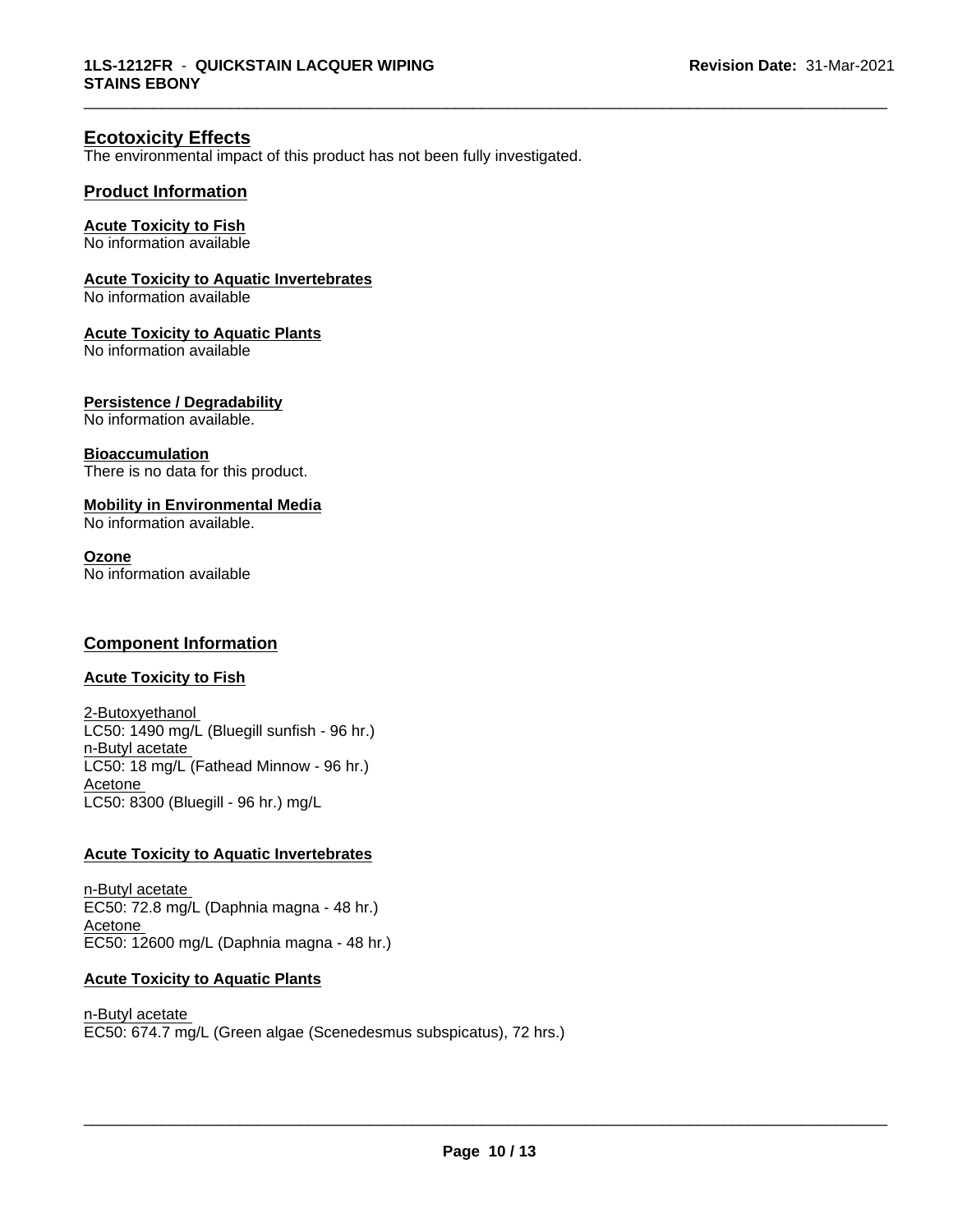## **13. DISPOSAL CONSIDERATIONS**

**Waste Disposal Method Dispose of in accordance with federal, state, provincial,** and local regulations. Local requirements may vary, consult your sanitation department or state-designated environmental protection agency for more disposal options.

**Empty Container Warning <b>Emptied** Containers may retain product residue. Follow label warnings even after container is emptied. Residual vapors may explode on ignition.

## **14. TRANSPORT INFORMATION**

**TDG**

**Proper Shipping Name PAINT Hazard class** 3 **UN-No.** UN1263 **Packing Group III Description** UN1263, PAINT, 3, II

\_\_\_\_\_\_\_\_\_\_\_\_\_\_\_\_\_\_\_\_\_\_\_\_\_\_\_\_\_\_\_\_\_\_\_\_\_\_\_\_\_\_\_\_\_\_\_\_\_\_\_\_\_\_\_\_\_\_\_\_\_\_\_\_\_\_\_\_\_\_\_\_\_\_\_\_\_\_\_\_\_\_\_\_\_\_\_\_\_\_\_\_\_

**ICAO / IATA** Contact the preparer for further information.

**IMDG / IMO Contact the preparer for further information.** 

## **15. REGULATORY INFORMATION**

## **International Inventories**

| <b>TSCA: United States</b> | Yes - All components are listed or exempt. |
|----------------------------|--------------------------------------------|
| DSL: Canada                | Yes - All components are listed or exempt. |

## **National Pollutant Release Inventory (NPRI)**

### **NPRI Parts 1- 4**

This product contains the following Parts 1-4 NPRI chemicals:

| <b>Chemical name</b> | CAS No.  | Weight-% | <b>NPRI Parts 1-4</b> |
|----------------------|----------|----------|-----------------------|
| 2-Butoxyethanol      | 111-76-2 | .5 - 40% | ∟isted                |
| Isopropyl alcohol    | 67-63-0  | $-5%$    | Listed                |
|                      |          |          |                       |

#### **NPRI Part 5**

This product contains the following NPRI Part 5 Chemicals:

| <b>Chemical name</b> | <b>CAS No.</b> | Weight-% | <b>NPRI Part 5</b> |
|----------------------|----------------|----------|--------------------|
|                      |                |          |                    |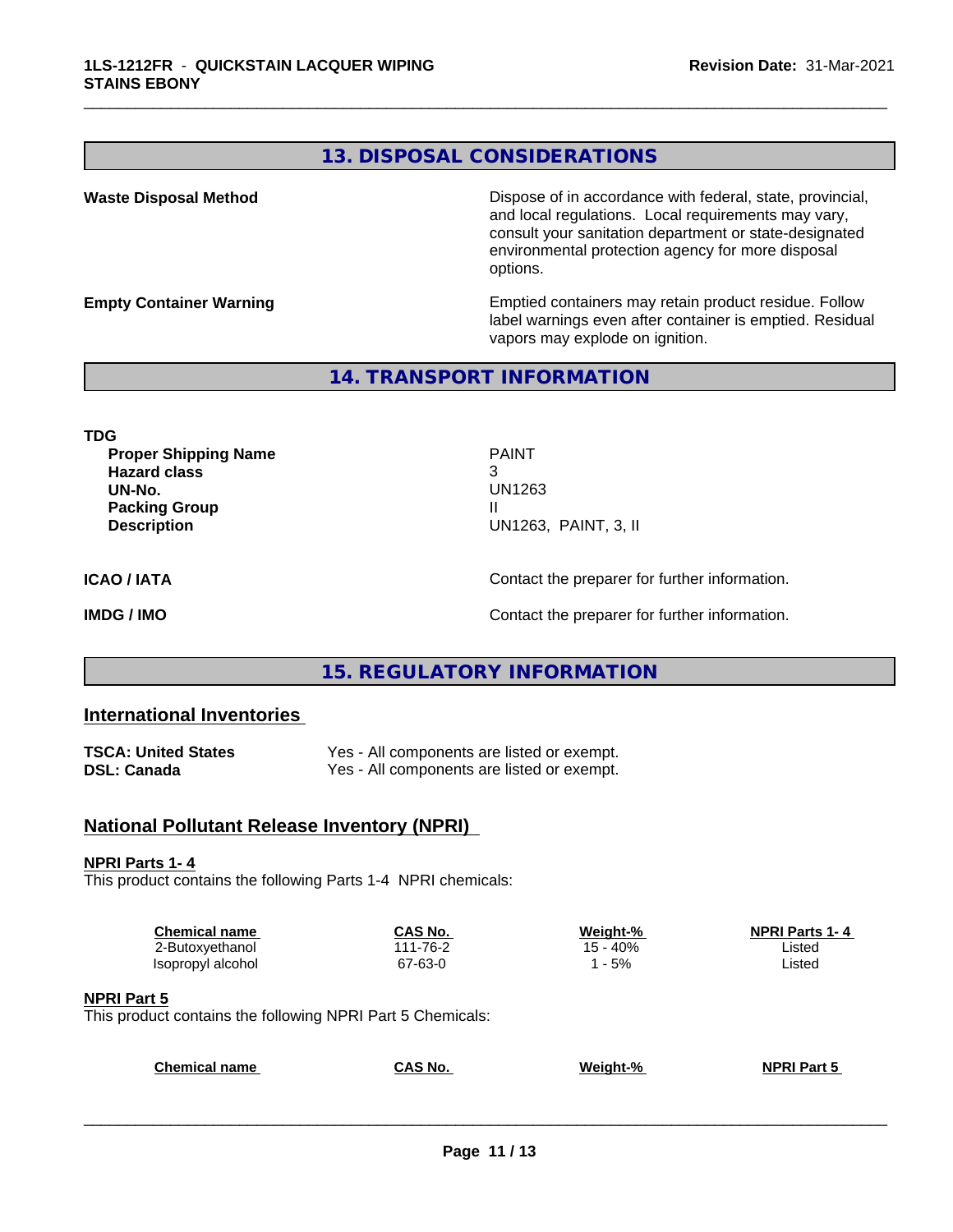### **1LS-1212FR** - **QUICKSTAIN LACQUER WIPING STAINS EBONY**

| 2-Butoxyethanol                              | 111-76-2   | $15 - 40%$ | Listed |  |
|----------------------------------------------|------------|------------|--------|--|
| Propylene glycol monomethyl ether<br>acetate | 108-65-6   | $10 - 30%$ | Listed |  |
| Distillates, petroleum, hydrotreated         | 64742-47-8 | $7 - 13%$  | Listed |  |
| liaht                                        |            |            |        |  |
| n-Butyl acetate                              | 123-86-4   | $3 - 7%$   | Listed |  |
| Stoddard solvent                             | 8052-41-3  | $1 - 5%$   | Listed |  |
| VM&P naphtha                                 | 64742-89-8 | $1 - 5%$   | Listed |  |
| Isopropyl alcohol                            | 67-63-0    | 1 - 5%     | Listed |  |

\_\_\_\_\_\_\_\_\_\_\_\_\_\_\_\_\_\_\_\_\_\_\_\_\_\_\_\_\_\_\_\_\_\_\_\_\_\_\_\_\_\_\_\_\_\_\_\_\_\_\_\_\_\_\_\_\_\_\_\_\_\_\_\_\_\_\_\_\_\_\_\_\_\_\_\_\_\_\_\_\_\_\_\_\_\_\_\_\_\_\_\_\_

#### **WHMIS Regulatory Status**

This product has been classified in accordance with the hazard criteria of the Hazardous Products Regulations (HPR) and the SDS contains all the information required by the HPR.

| <b>16. OTHER INFORMATION</b>                                                                               |               |                        |                      |          |
|------------------------------------------------------------------------------------------------------------|---------------|------------------------|----------------------|----------|
| $HMIS -$                                                                                                   | Health: $3^*$ | <b>Flammability: 3</b> | <b>Reactivity: 1</b> | $PPE: -$ |
| <b>HMIS Legend</b><br>0 - Minimal Hazard<br>1 - Slight Hazard<br>2 - Moderate Hazard<br>3 - Serious Hazard |               |                        |                      |          |

- 4 Severe Hazard
- Chronic Hazard

X - Consult your supervisor or S.O.P. for "Special" handling instructions.

*Note: The PPE rating has intentionally been left blank. Choose appropriate PPE that will protect employees from the hazards the material will present under the actual normal conditions of use.*

*Caution: HMISÒ ratings are based on a 0-4 rating scale, with 0 representing minimal hazards or risks, and 4 representing significant hazards or risks. Although HMISÒ ratings are not required on MSDSs under 29 CFR 1910.1200, the preparer, has chosen to provide them. HMISÒ ratings are to be used only in conjunction with a fully implemented HMISÒ program by workers who have received appropriate HMISÒ training. HMISÒ is a registered trade and service mark of the NPCA. HMISÒ materials may be purchased exclusively from J. J. Keller (800) 327-6868.*

 **WARNING!** If you scrape, sand, or remove old paint, you may release lead dust. LEAD IS TOXIC. EXPOSURE TO LEAD DUST CAN CAUSE SERIOUS ILLNESS, SUCH AS BRAIN DAMAGE, ESPECIALLY IN CHILDREN. PREGNANT WOMEN SHOULD ALSO AVOID EXPOSURE.Wear a NIOSH approved respirator to control lead exposure. Clean up carefully with a HEPA vacuum and a wet mop. Before you start, find out how to protect yourself and your family by logging onto Health Canada at

http://www.hc-sc.gc.ca/ewh-semt/contaminants/lead-plomb/asked\_questions-questions\_posees-eng.php.

| <b>Prepared By</b>                                  | <b>Product Stewardship Department</b><br>Benjamin Moore & Co.<br>101 Paragon Drive<br>Montvale, NJ 07645<br>800-225-5554 |  |
|-----------------------------------------------------|--------------------------------------------------------------------------------------------------------------------------|--|
| <b>Revision Date:</b><br><b>Reason for revision</b> | 31-Mar-2021<br>Not available                                                                                             |  |

**Disclaimer**